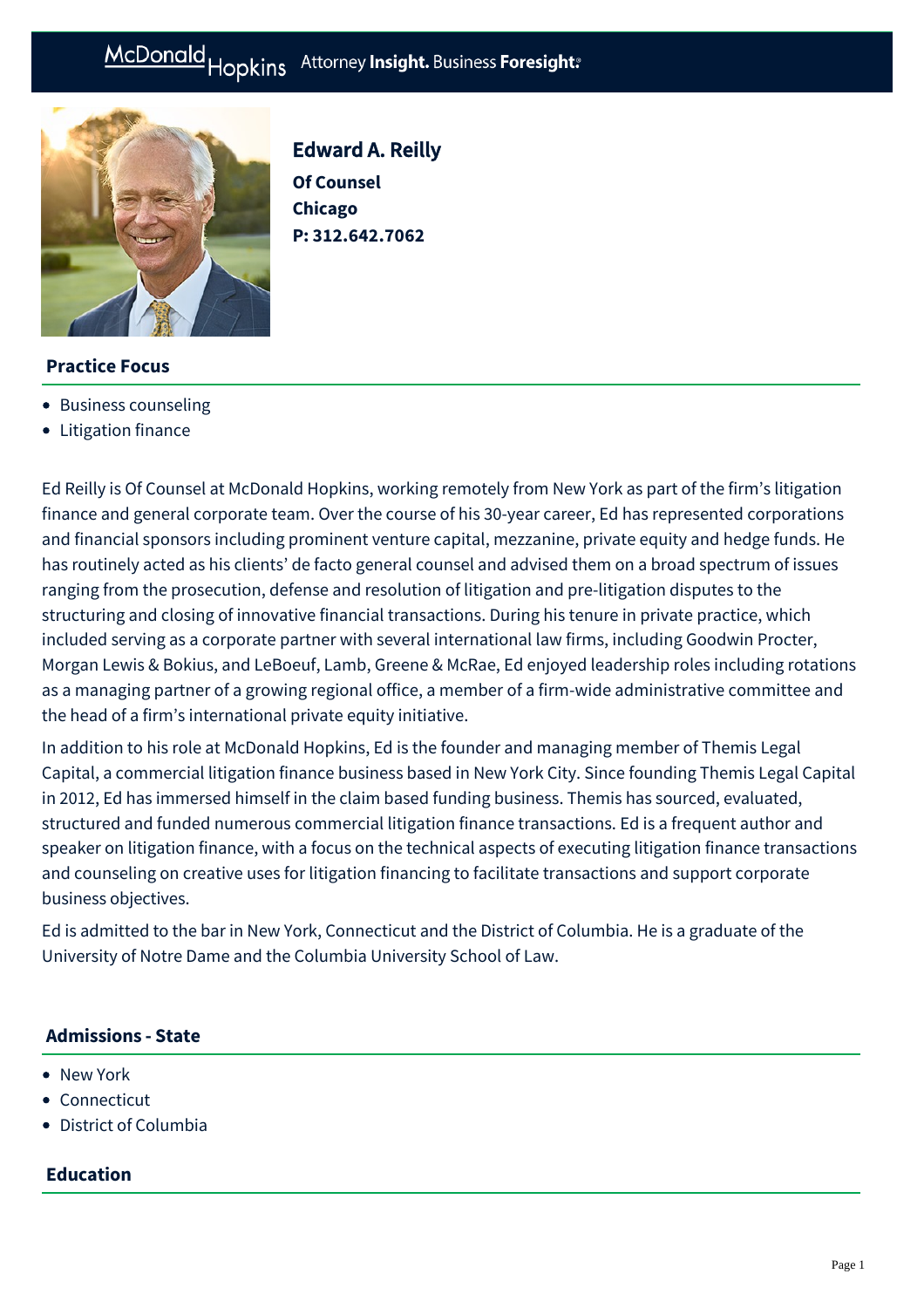- Columbia University School of Law
- University of Notre Dame

#### **Professional Membership**

- Member; State Board of Directors, Hartford Chapter President, Connecticut Venture Group (1984-2007)
- Trustee, Wayne Browne Institute, Salt Lake City, UT (1999-2007)

#### **News**

[Experienced corporate attorney Edward A. Reilly joins McDonald Hopkins](https://mcdonaldhopkins.com/Insights/October-2021/Experienced-corporate-attorney-Edward-A-Reilly-joi)

# **External Publications**

- "Monetizing and De-Risking a Portfolio of Contingent Fee Cases Using Claim Based Funding" published May 26, 2016 by Themis Management LLC
- "Using Claim Based Funding to Reduce the 'Cost' in the General Counsel's Office Cost Center" published February 25, 2016 by Themis Management LLC
- "Unlock Value in Portfolio Companies with Claim Based Funding" published October 22, 2015 by Themis Management LLC
- "Claim Based Funding September 2015 Update," published September 9, 2015 by Themis Management LLC
- "Preserving Privilege in Claim Based Funding" published June 10, 2015 by Themis Management LLC
- "Regulatory Considerations in Claim Based Funding," published March 7, 2015 by Themis Management LLC
- "Milestones: A Response," published February 18, 2013 at www.litigationfundingcontract.com
- "Claim Based Funding Goes Mainstream," published February 20, 2013 by Themis Management LLC
- "Funders as Lawyers: A Response," published March 18, 2013 at www.litigationfundingcontract.com
- "Claim Based Funding The Financial and Risk Management Solution", published April 3, 2013 by Themis Management LLC
- "For Goldman And Morgan Stanley, Lots Of Unknowns" published in The Deal, January 21, 2010
- "Private Equity Treading Cautiously" published by Thomson Reuters, July 5, 2009
- "Carlyle Pays Fine, Settles with Cuomo" published in The Deal, May 15, 2009
- "Bankruptcy Auctions: The New Buyout Market?" published May 15, 2009 in PEHub
- "Portfolio Company Debt: A New Investment Focus,"published March 9, 2009 by Goodwin Procter
- "Investors Claim New Tax Relief Measures Fall Short" published in The Deal, February 19, 2009
- "Archway Creditors Sue Catterton" published in The Deal, January 27, 2009
- "Drafting Tips to Avoid Price Adjustment in Equity Exit," published November 2, 2006 by New York Law Journal

## **Speaking Engagements**